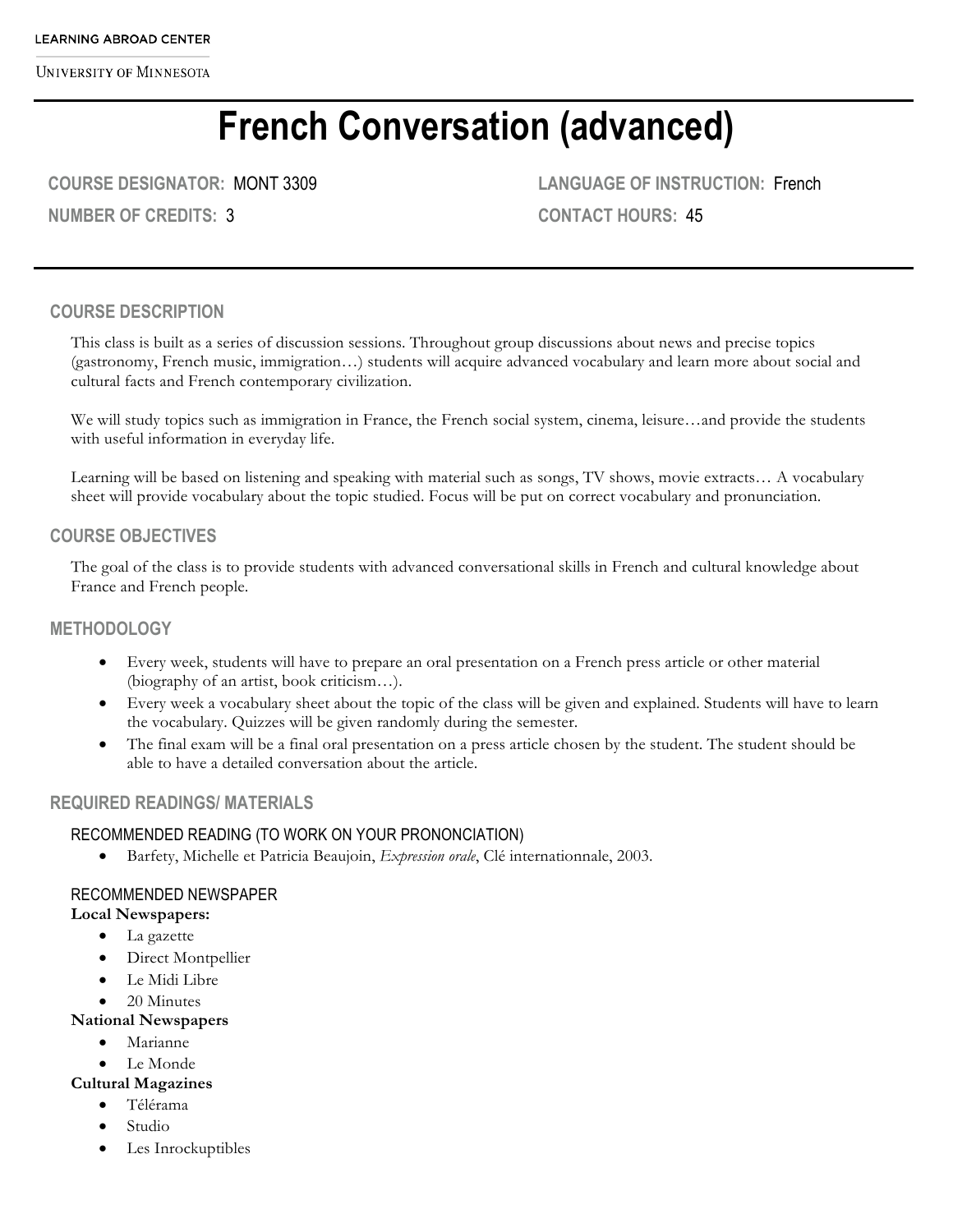## RECOMMENDED TVSHOWS

**TV News:**

- Le Journal de 20h de France 2
- Le 20 heure de TF1
- Le 19h45 de M6

### **Political and cultural shows**

- *C dans l'air* sur France 5
- *Le grand journal* sur Canal +

## **American TV series dubbed in French:**

- Grey's anatomy
- Dr. House
- Friends
- How I Met Your Mother
- The Simpsons

## **GRADING**

| <b>Grading Rubric</b> |           |                                                                                                                                                                                                                                                                                            |  |
|-----------------------|-----------|--------------------------------------------------------------------------------------------------------------------------------------------------------------------------------------------------------------------------------------------------------------------------------------------|--|
| A                     | 93-100    | Achievement that is outstanding relative to the level necessary to meet course requirements.                                                                                                                                                                                               |  |
| $A-$                  | $90 - 92$ |                                                                                                                                                                                                                                                                                            |  |
| $B+$                  | 87-89     | Achievement that is significantly above the level necessary to meet course requirements.                                                                                                                                                                                                   |  |
| B                     | 83-86     |                                                                                                                                                                                                                                                                                            |  |
| $B -$                 | 80-82     |                                                                                                                                                                                                                                                                                            |  |
| $C+$                  | 77-79     | Achievement that meets the course requirements in every respect.                                                                                                                                                                                                                           |  |
| C                     | 73-76     |                                                                                                                                                                                                                                                                                            |  |
| $C-$                  | $70-72$   |                                                                                                                                                                                                                                                                                            |  |
| $D+$                  | $67-69$   | Achievement that is worthy of credit even though it fails to meet fully the course requirements.                                                                                                                                                                                           |  |
| D                     | $60 - 66$ |                                                                                                                                                                                                                                                                                            |  |
| $_{\rm F}$            | $0 - 59$  | Represents failure (or no credit) and signifies that the work was either (1) completed but at a<br>level of achievement that is not worthy of credit or (2) was not completed and there was no<br>agreement between the instructor and the student that the student would be awarded an I. |  |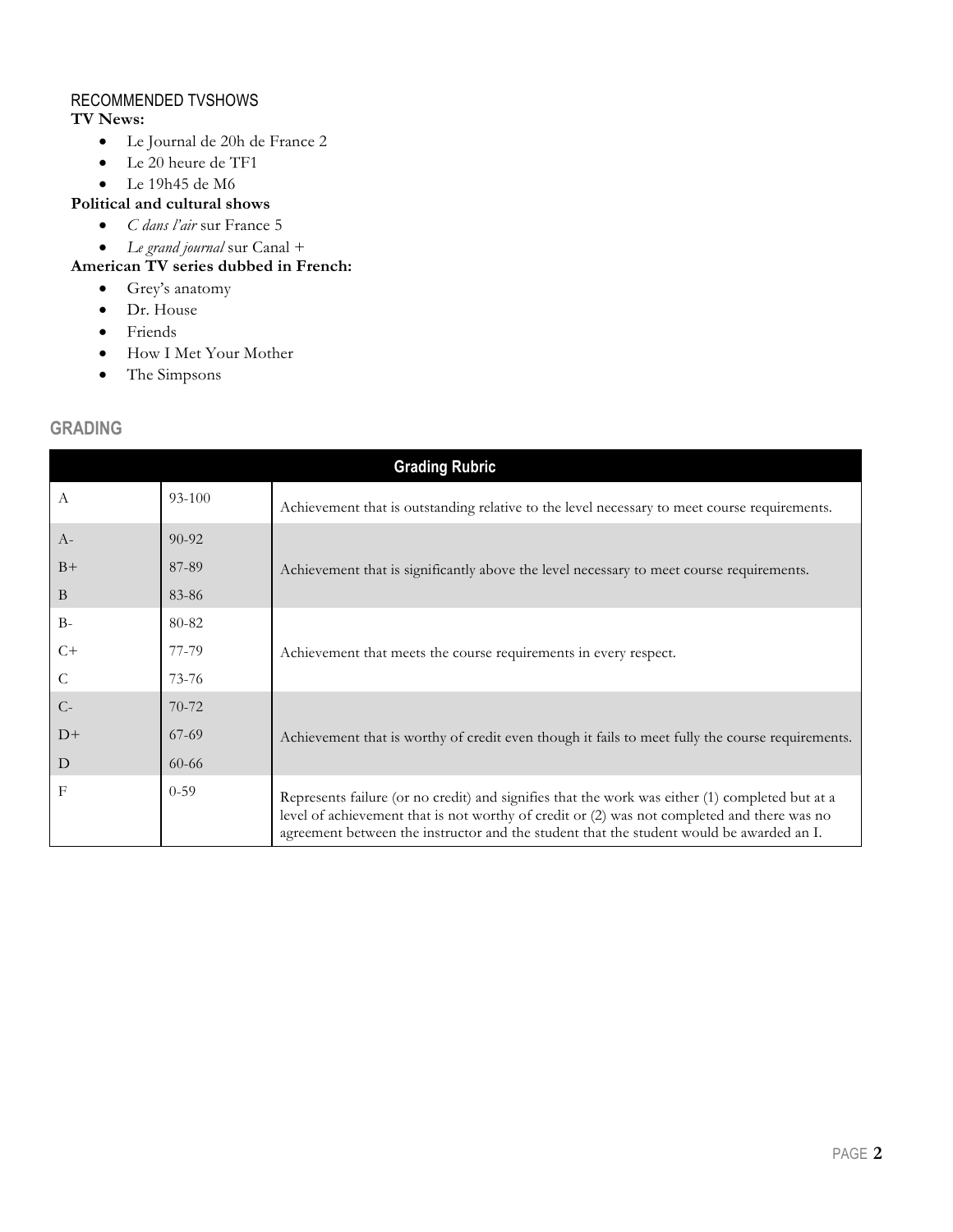# **SUMMARY OF HOW GRADES ARE WEIGHTED**

| Participation in class | 25%  |
|------------------------|------|
| Cultural activities    | 25%  |
| Quizzes                | 25%  |
| Final oral exam        | 25%  |
| Overall grade          | 100% |

## **COURSE CONTENT**

# WEEK 1: INTRO TO CLASS/ PRESENTATION

Quick presentation of the class: format, assessment, exam Recapitulation on how to introduce oneself in French and how to describe people.

# WEEK 2: LA GASTRONOMIE: UNE IDENTITÉ FRANÇAISE/ GASTRONOMY: A PART OF THE FRENCH IDENTITY

Advanced Vocabulary of traditional gastronomy, wine tasting, and cooking Translation of American recipes in French and explanation of French traditional recipes

# WEEK 3: L'ÉCOLE/ SCHOOL IN FRANCE

History and description of the French Educational system Vocabulary of school (from primary school to university) Discussion about the differences between the French and the American system

## WEEK 4: LES VACANCES ET LES VOYAGES/ TRAVELS AND VACATION

Vocabulary of transportation and of vacation Study of the habits of the French population concerning vacation Discussion about the students and their travels.

## WEEK 5: LES RELATIONS HOMMES/FEMMES/ MEN/WOMEN RELATIONSHIPS

Differences between relationships in France and in the US (culture shock)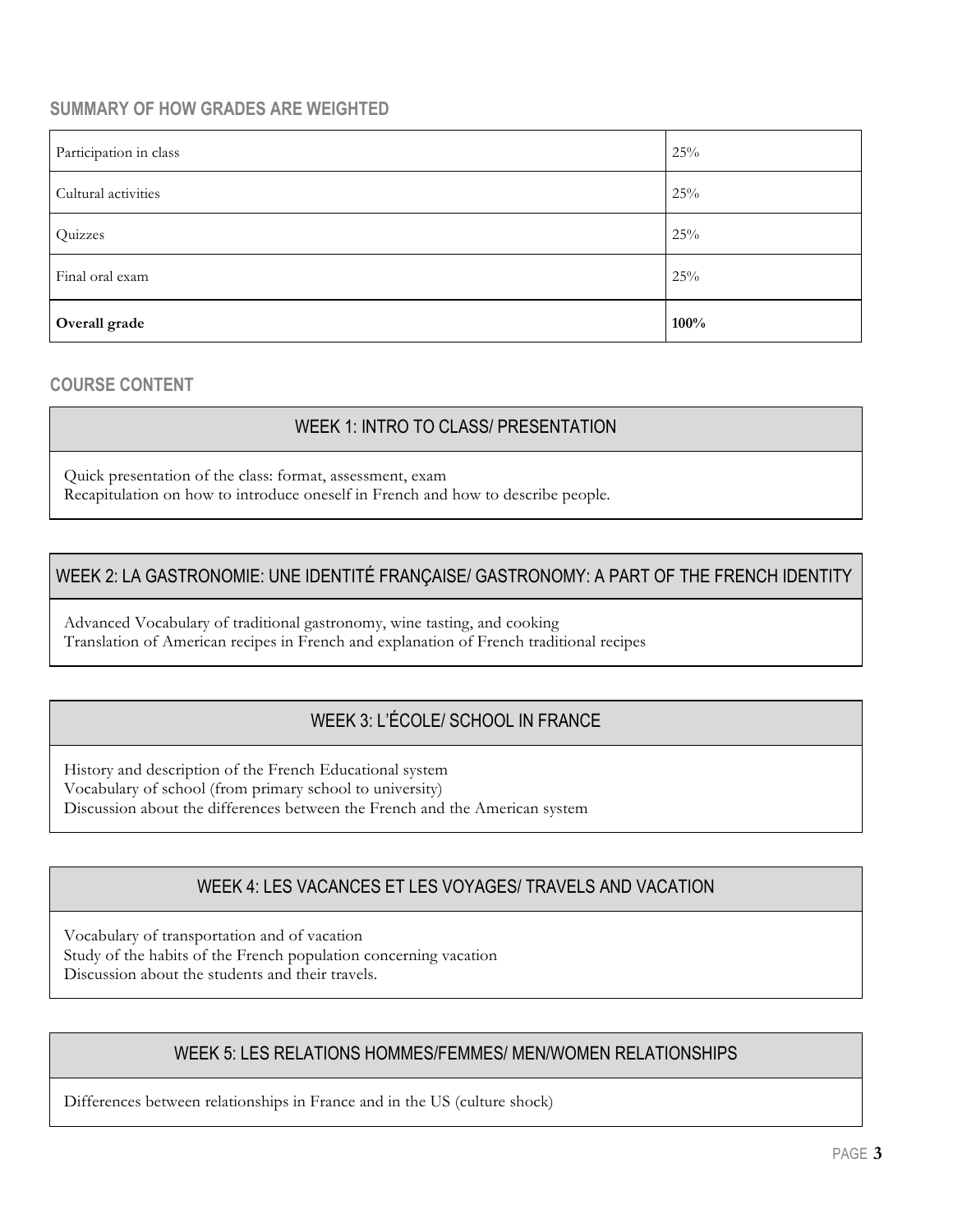Vocabulary of personal relationships French machism and feminism Study of a video (Florence Foresti)

## WEEK 6: LA FAMILLE/ LES AMIS/ FAMILY AND FRIENDS

Vocabulary of family and friendship Evolution of the traditional French family Study of famous families

# WEEK 7: UN PEU DE POLITIQUE/ FRENCH POLITICS

Vocabulary of politics History and presentation of the French political landscape Discussion about the differences between French and American politics

# WEEK 8: L'IMMIGRATION/ IMMIGRATION IN FRANCE

Vocabulary of immigration and discrimination Immigration in France: past and present Discussion about integration and discrimination Immigration and popular culture (in songs)

# WEEK 9: LA SANTÉ DES FRANÇAIS/ HEALTH AND THE FRENCH HEALTHCARE SYSTEM

Vocabulary of health What to do when you are sick? Doctor's vocabulary Presentation and history of the French healthcare system Discussion of the American healthcare system

# WEEK 10: LES LOISIRS/ LEISURE AND HOBBIES

Presentation of popular hobbies in French Vocabulary of leisure Differences between French and American leisure

# WEEK 11: LE CINÉMA FRANÇAIS/ FRENCH CINEMA